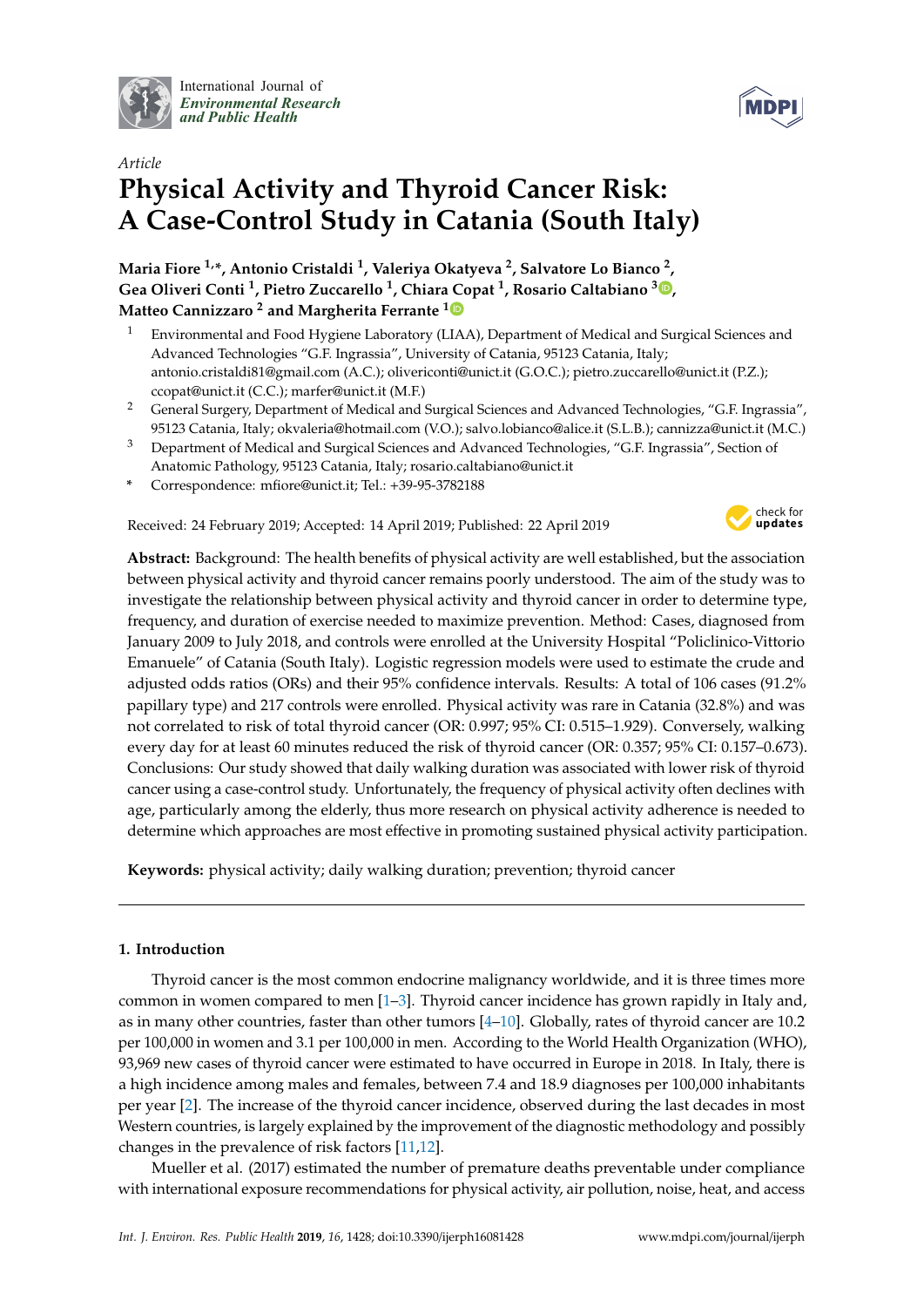to green spaces. In particular, Mueller's study showed that the greatest portion of preventable deaths was attributable to an increase in physical activity. According to this evidence, several cities have been targeting reductions in air pollution and physical inactivity to improve population health [\[13\]](#page-6-2). The ionizing radiation and history of proliferative thyroid disease [goiter and thyroid nodules] have been established as risk factors for thyroid cancer. Other risk factors including intake of foods rich in iodine, anthropometric factors (height and weight), smoke, alcohol consumption and drugs, hormonal factors, reproductive history, and exposure to the environment are established too [\[14\]](#page-6-3). Whereas, the relationship between physical activity and thyroid cancer is inconclusive and minimally investigated currently [\[15–](#page-6-4)[25\]](#page-6-5).

Catania is an old city situated in Sicily (South Italy), and its urban planning does not have the characteristics to be considered as "Healthy and Salutogenic City" [\[26\]](#page-6-6).

Therefore, our aim was to investigate the relationship between physical activity and thyroid cancer in Catania in order to determine the type, frequency, and duration of exercise needed to maximize prevention through a hospital-based case-control study.

#### **2. Materials and Methods**

## *2.1. Materials Study Setting and Data Collection*

This hospital-based case-control study was carried out in Catania (South Italy), and was revised and approved by the Ethics Committee of the University Hospital (code n. 553) "Policlinico-Vittorio Emanuele" in Catania. Informed written consent was obtained from all of the participants.

Cases and controls were enrolled at the University Hospital "Policlinico - Vittorio Emanuele" of Catania, and all subjects were resident in Catania or neighboring municipalities. In particular, patients treated for thyroid cancer, diagnosed in the period between January 2009 and July 2018 at the Endocrine-Surgery operative unit of the hospital were eligible for the study. The Pathological Anatomy Unit of the hospital histologically confirmed all thyroid cancers. Controls were enrolled at the laboratory of clinical analysis of the hospital. The exclusion criteria for controls were subjects with diagnosed neoplasms, hormonal, or gynecological diseases.

Trained doctors, between January 2015 and July 2018, interviewed both cases and controls face-to-face. A structured questionnaire was used to collect data on demographic characteristics (age, gender, place of residence, and occupation), anthropometric parameters, reproductive and hormonal history, lifestyle (physical activity, smoking habits, alcohol consumption), exposure to radiation or chemicals, personal and family medical history.

Information about physical activity referred to subjects' usual pattern of activity, including sports and walking were collected using the Lifestyle Assessment Questionnaire of the Italian Health Institute [\[27\]](#page-6-7). In particular, we queried about the weekly frequency (only during the weekend, 2 times, every day) that participants engaged in activities of any type, and how long they usually exercised (less than 1 h, 1 h, 2 h, or more than 2 h). Daily walking duration was investigated too (less than 30 min, 30–60 min, over 60 min) [\[27\]](#page-6-7).

Body mass index (BMI) was defined as weight (kg) divided by height (m) squared, and BMI categories were defined in accordance with the WHO classification as normal weight (18.5–24.9 kg/m<sup>2</sup>), overweight (25.0–29.9 kg/m<sup>2</sup>), and obesity ( $\geq$ 30.0 kg/m<sup>2</sup>) [\[28\]](#page-6-8).

The subject who answered "yes" to the question "smokes habitually" (habitual smoker  $=$  who smokes at least one cigarette a day) has been considered "smoker", and the subject was considered "alcohol consumer" who reported to consume at least one glass a day of alcoholic beverages or spirits (alcohol content of up to 1.5 and 21 vol% ethanol, respectively).

#### *2.2. Statistical Analysis*

Descriptive statistics were performed using frequencies and percentages for qualitative variables, and mean +/- standard deviation (SD) for quantitative variables. In order to investigate the risk factors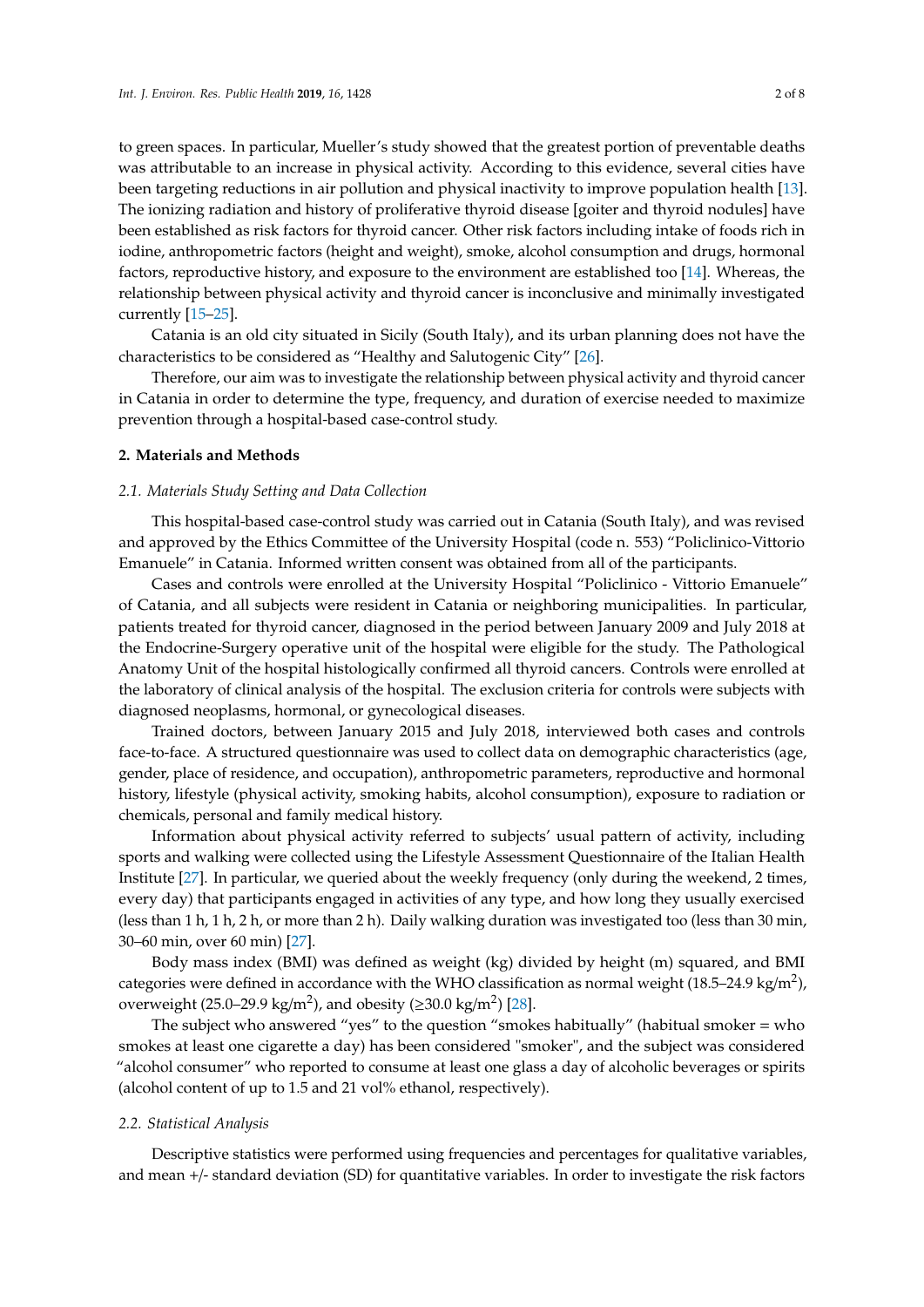for thyroid cancer a logistic regression model was used, and results were presented as crude and adjusted odds ratio (OR) and their 95% confidence interval (95% CI).

Statistical significance was conventionally defined as *p* < 0.05. Statistical analyses were performed using statistical software SPSS for Windows (Statistical Package for the Social Science, version 21.0; SPSS Inc., Chicago, IL, USA).

## **3. Results**

<span id="page-2-0"></span>A total of 106 cases and 217 controls were included in the study. There was no significant difference in the frequency of females between cases and controls (78.1% vs. 70.0%, *p* = 0.143). The mean age of cases and controls were, respectively, 52.2 +/– 13.2 and 42.1 +/– 17.1 years, respectively. Most cases were diagnosed among women (77.7%) and in the age group <49 years (57%). The prevailing cancer was the papillary type (91.2%) (Table [1\)](#page-2-0).

| <b>Variables</b> | n               | $\frac{0}{0}$ |  |
|------------------|-----------------|---------------|--|
| Gender           |                 |               |  |
|                  | Female<br>80    | 77.7          |  |
|                  | Male<br>23      | 22.3          |  |
| Age at diagnosis |                 |               |  |
|                  | 57<br>$<$ 49    | 57.0          |  |
|                  | 38<br>$50 - 69$ | 38.0          |  |
|                  | >70<br>5        | 5.0           |  |
| Histology        |                 |               |  |
|                  | Papillary<br>93 | 91.2          |  |
|                  | Follicular<br>5 | 4.9           |  |
|                  | Medullary<br>4  | 3.9           |  |

**Table 1.** Characteristics of cases.

No significant association was found between thyroid cancer and the risk factors, profession, history of ionizing radiation exposure (diagnostic and/or therapeutic scope), and hormonal contraceptive use, between cases and controls (data not reported). Educational level, smoking status, alcohol consumption, irregular cycles, and number of pregnancies were not significantly associated with thyroid cancer (Table [2\)](#page-3-0). Conversely, this study confirmed the relationship between the increase of the body mass index and the risk of thyroid cancer; briefly, subjects who were obese had a greater risk of thyroid cancer than normal weight subjects ( $OR_{crude}$ : 2.966; 95% CI: 1.026–8.571). After controlling for multiple variables, the positive association persisted ( $OR_{\text{adj}}$ : 1.085; 95% CI: 1.022–1.15[2\)](#page-3-0) (Table 2).

**Table 2.** Odds ratio (ORs) and 95% Confidence Interval (CI) of thyroid cancer risk factors.

| Variables              | Case<br>$n$ (%) | Control<br>$n$ (%) | Crude OR<br>$(95\% \text{ CI})$ | Adjusted OR $1$<br>$(95\% \text{ CI})$ |
|------------------------|-----------------|--------------------|---------------------------------|----------------------------------------|
| <b>Education level</b> |                 |                    |                                 |                                        |
| Elementary school      | 17(16.3)        | 13(6.0)            | $\mathbf{x}_t$                  | *                                      |
| Middle school          | 31(29.8)        | 53(24.5)           | 0.447<br>$(0.192 - 1.044)$      | 0.397<br>$(0.066 - 2.371)$             |
| High school            | 40(38.5)        | 111(51.4)          | 0.289<br>$(0.129 - 0.647)$      | 0.271<br>$0.037 - 1.964$               |
| University             | 16(15.4)        | 39(18.1)           | 0.314<br>$(0.124 - 0.793)$      | 0.667<br>$(0.074 - 6.013)$             |
| BMI <sup>2</sup>       | $22.2+/-4.7$    | $20+/-3.8$         | 1.120<br>$(1.058 - 1.185)$      | 1.118<br>$(1.019 - 1.225)$             |
| BMI <sup>2</sup>       |                 |                    |                                 |                                        |
| $18.5 - 24.9$          | 58 (69.9)       | 105(82.0)          | $\mathbf{x}_t$                  | *                                      |
| $25.0 - 29.9$          | 15(18.1)        | 17(13.3)           | 1.570<br>$(0.731 - 3.371)$      | 3.728<br>$(0.606 - 22)$                |
| >30.0                  | 10(12.0)        | 6(4.7)             | 2.966<br>$(1.026 - 8.571)$      | 7.581<br>$(1.295 - 44)$                |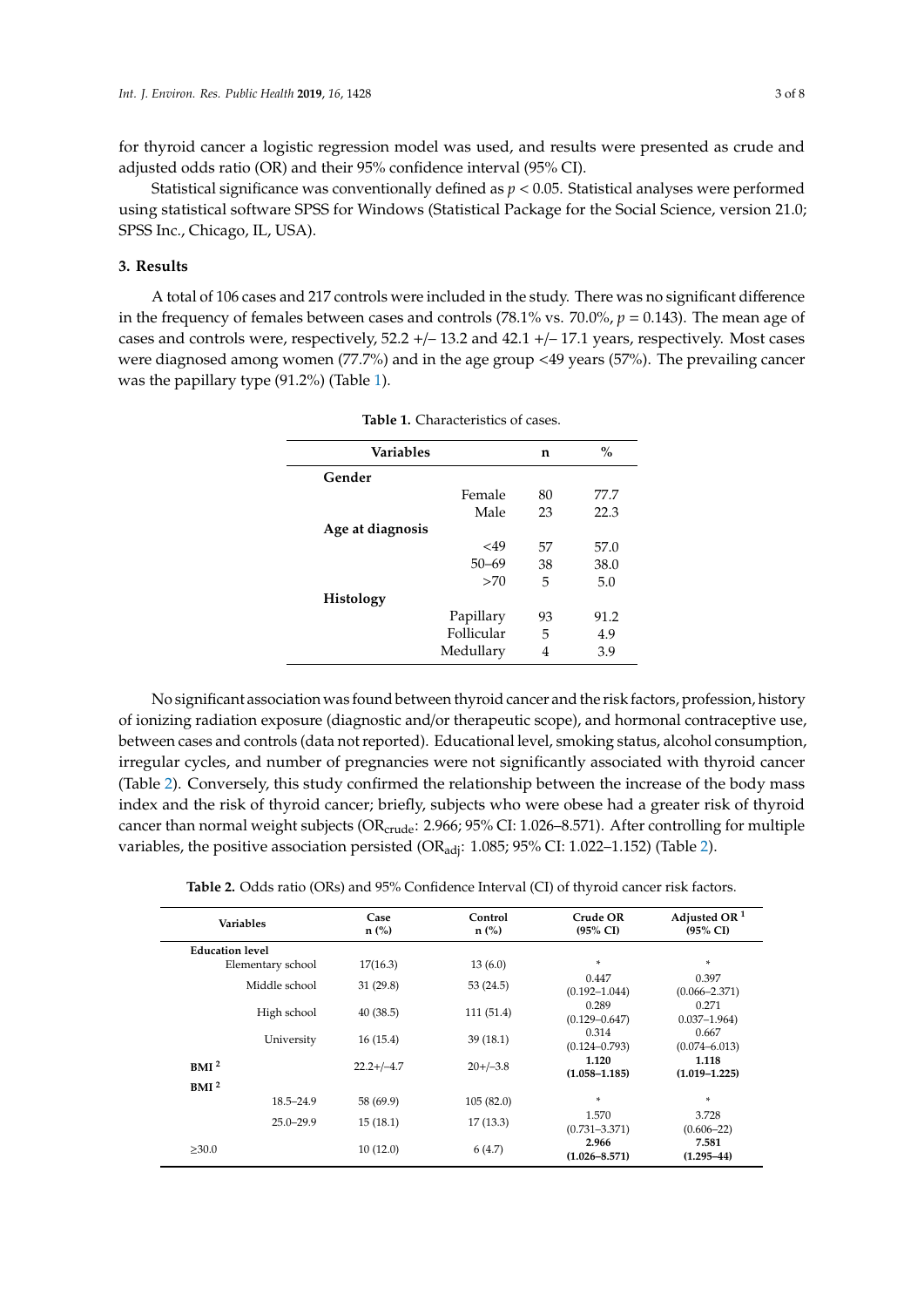<span id="page-3-0"></span>

| <b>Variables</b>      | Case<br>$n$ (%) | Control<br>$n$ (%) | Crude OR<br>$(95\% \text{ CI})$ | Adjusted OR $1$<br>$(95\% \text{ CI})$ |
|-----------------------|-----------------|--------------------|---------------------------------|----------------------------------------|
| Smoking status        |                 |                    |                                 |                                        |
| Never smoker          | 80 (77.7)       | 155(71.4)          | $\mathbf{x}_t$                  | *                                      |
| Current smoker        | 23(22.3)        | 62(28.6)           | 0.741<br>$(0.431 - 1.274)$      | 0.281<br>$(0.063 - 1.253)$             |
| Alcohol consumption   |                 |                    |                                 |                                        |
| No.                   | 74 (72.5)       | 176 (81.1)         | *                               | ×.                                     |
| Yes                   | 28(27.5)        | 41 (18.9)          | 1.660<br>$(0.961 - 2.868)$      | 2.081<br>$(0.534 - 8.107)$             |
| Irregular cycles      |                 |                    |                                 |                                        |
| No                    | 39 (78.0)       | 67(83.8)           | ×                               | *                                      |
| Yes                   | 11(22.0)        | 13(16.3)           | 1.383<br>$(0.567 - 3.374)$      | 2.090<br>$(0.421 - 10)$                |
| Number of pregnancies |                 |                    |                                 |                                        |
| Nullipara             | 8(10.7)         | 15(19.2)           | *                               | *                                      |
| $\mathbf{1}$          | 9(12.0)         | 13(16.7)           | 1.154<br>$(0.353 - 3.776)$      | 1.308<br>$(0.103 - 16)$                |
| $\overline{2}$        | 39(52.0)        | 33 (42.3)          | 1.970<br>$(0.764 - 5.081)$      | 1.063<br>$(0.193 - 5.868)$             |
| 3 and more            | 19(25.3)        | 17(21.8)           | 1.863<br>$(0.649 - 5.345)$      | 0.452<br>$(0.050 - 4.074)$             |

**Table 2.** *Cont.*

 $1$  Each odds ratio is adjusted for gender, age, and for all other variables in the table. \* Reference category. <sup>2</sup> BMI: Body mass index; weight (kg)/height (m<sup>2</sup>). Bold indicates ORs statistically significant.

Physical activity (yes/no) was rare in Catania (32.8% of subjects) and, after controlling for age and BMI, was unrelated to risk of total thyroid cancer (OR: 0.997; 95% CI: 0.515–1.929) (Table [3\)](#page-3-1).

<span id="page-3-1"></span>

|                                    | Case      | Control   | Crude OR                   | Adjusted OR $1$            |
|------------------------------------|-----------|-----------|----------------------------|----------------------------|
|                                    |           |           | $(95\% \text{ CI})$        | $(95\% \text{ CI})$        |
| Practice regular physical activity |           |           |                            |                            |
| Yes                                | 26(25.0)  | 80 (36.9) | $\ast$                     | *                          |
| No                                 | 78 (75.0) | 137(63.1) | 1.797<br>$(1.067 - 3.026)$ | 0.997<br>$(0.515 - 1.929)$ |
| Weekly frequency                   |           |           |                            |                            |
| Only during weekend                | 5(20.0)   | 9(11.4)   | $\ast$                     | ×.                         |
| 2 times                            | 16(64.0)  | 19 (74.7) | 0.488<br>$(0.143 - 1.661)$ | 0.352<br>$(0.080 - 1.556)$ |
| Every day                          | 4(16.0)   | 11(13.9)  | 0.655<br>$(0.134 - 3.186)$ | 0.608<br>$(0.083 - 4.437)$ |
| <b>Exercise duration</b>           |           |           |                            |                            |
| Less than 1 h                      | 5(20.0)   | 3(3.8)    | $\ast$                     | ×.                         |
| 1 h                                | 12(48.0)  | 52(62.8)  | 0.138<br>$(0.029 - 0.661)$ | 0.171<br>$(0.034 - 0.850)$ |
| 2 <sub>h</sub>                     | 7(28.0)   | 18(22.8)  | 0.233<br>$(0.044 - 1.248)$ | 0.480<br>$(0.052 - 4.425)$ |
| Over 2 h                           | 1(4.0)    | 6(7,6)    | 0.100<br>$(0.008 - 1.288)$ | 0.145<br>$(0.008 - 2.719)$ |
| Daily walking duration             |           |           |                            |                            |
| Less than 30 min                   | 60(60.0)  | 90 (41.9) | $\ast$                     | *                          |
| 30-60 min                          | 30(30.0)  | 75 (34.9) | 0.590<br>$(0.346 - 1.006)$ | 0.563<br>$(0.322 - 0.984)$ |
| Over 60 min                        | 10(10.0)  | 50(23.3)  | 0.325<br>$(0.157 - 0.673)$ | 0.357<br>$(0.157 - 0.673)$ |

**Table 3.** OR of thyroid cancer by aspect of physical activity.

<sup>1</sup> Each odds ratio is adjusted for age and BMI. \* Reference category. Bold indicates ORs statistically significant.

We did not find an association between physical activity (yes/no), exercise duration, daily walking duration, and thyroid cancer according to histologic types (papillary vs. follicular + medullary) (data not reported).

According with the literature, after adjustment for gender, educational level and BMI, we found an increasing thyroid cancer risk associated with age (age > 53 years: OR<sub>adj</sub>: 5.853, 95% CI: 2.278-15; age 39–52 years: ORadj: 4.820, 95% CI: 1.880–12; Reference category: <38 years), and an inverse association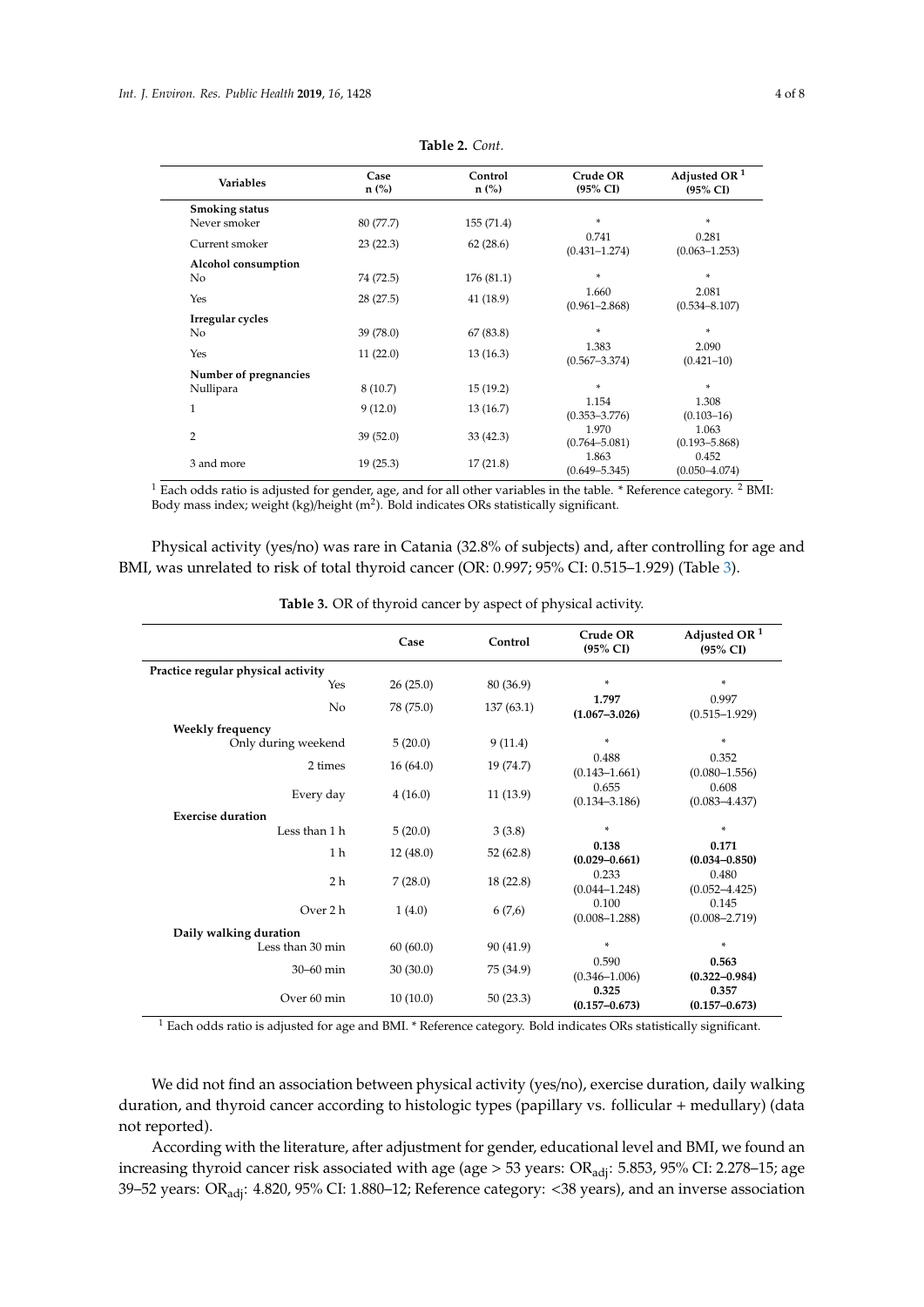between age and physical activity (yes/no) (<38 years: 44.7%, 39–52 years: 31.1%, >53 years: 24.3%,  $p = 0.013$ .

Exercise (OR<sub>adi</sub>: 0.171; 95% CI: 0.034-0.850) and daily walking duration (OR<sub>adi</sub>: 0.357; 95% CI: 0.157–0.673) were significantly associated with risk of total thyroid cancer. Briefly, practice an exercise for at last one hour or a daily walking for more than 60 minutes showed inverse (protective) association with total thyroid cancer. Unadjusted and adjusted odds ratios were very similar (Table [3\)](#page-3-1).

## **4. Discussion**

This case-control study is the first to focus on the relationship between physical activity and thyroid cancer in the Catania population and Italy. The most important finding of our study was the decreased thyroid cancer risk associated with both the "exercise duration" (OR: 0.171; 95% CI: 0.034–0.850) and the "daily walking duration" (OR: 0.357; 95% CI: 0.157–0.673).

Few studies have investigated the relationship between physical activity and thyroid cancer, and their results are contrasting [\[15](#page-6-4)[,19](#page-6-9)[–24\]](#page-6-10). Therefore, the relationship between physical activity and thyroid cancer remains unclear. Rossing et al. in a case-control study among women reported an OR of papillary thyroid cancer of 0.76 (95% CI: 0.59–0.98) for regular exercise during the two years before diagnosis compared to no regular exercise [\[15\]](#page-6-4). We did not find an association between physical activity (yes/no), exercise duration, daily walking duration and thyroid cancer according to histologic types (papillary vs. follicular + medullary) probably because the analysis was based on only nine (five follicular and four medullary) exposed cases. A pooled analysis of two case-control studies found an overall significant but a rather weak negative association between physical activity and thyroid cancer risk. This association is higher for a more frequent practice rather than for a longer duration of practice [\[29\]](#page-6-11). Our results have shown a protective effect of the physical activity (yes/no) carried out at least twice a week with a duration of not less than one hour. Furthermore, our results highlight the protective effect of daily walking for at least 30 minutes. Walking is one of the physical activities that does not require special training or equipment and can be integrated easily into daily life [\[30](#page-6-12)[,31\]](#page-7-0), therefore this result should be taken into account within the organization of the preventive interventions because the risk of thyroid cancer increases with age, and the elderly subjects practice less physical activity, including walking.

Many international institutions recommend that adults engage in moderate-intensity physical activity for at least 30 minutes a day for five days a week, or exercise at a high intensity for at least 20–30 minutes, three or more days a week [\[32\]](#page-7-1). Despite the protective effect of physical activity, 1 in 4 adults and 3 in 4 adolescents (aged 11–17 years), worldwide, do not currently meet the global recommendations for physical activity set by the WHO as countries develop economically, and the levels of inactivity were increased. In some countries, the levels of inactivity can be as high as 70%, due to changing patterns of transportation, increased use of technology and urbanization. The global cost of physical inactivity is estimated to be INT\$ 54 billion per year in direct health care, in 2013, with an additional INT\$ 14 billion attributable to lost productivity [\[33\]](#page-7-2).

Physical activity has been hypothesized to influence cancer risk through several mechanisms [\[34\]](#page-7-3). DNA repair and hormonal pathways may be some of the several mechanisms whereby the cancers risk might decrease [\[17\]](#page-6-13), but these mechanisms are not yet entirely clear. Exercise plays a role in mediating the effects of chronic inflammation, reducing inflammatory markers such as C-reactive protein (CRP), tumor necrosis factor alpha, and various types of interleukin (IL), including IL6, in people with and without cancer [\[12](#page-6-1)[,35–](#page-7-4)[38\]](#page-7-5). Furthermore, the protective effects of exercise have been attributed to the creation of an anti-inflammatory environment through increasing anti-inflammatory cytokines such as IL-1ra and IL10 in healthy people [\[21\]](#page-6-14). Another hypothesis is that the practice of physical activity may influence thyroid cancers risk by reducing obesity [\[21\]](#page-6-14).

This study has some limitations. Sample size may be the main limitation. Others limitations of our study involve imprecise estimation of physical activity because of the self-reported nature of our data [\[39\]](#page-7-6), but, validation studies comparing physical activity assessments similar to those used in our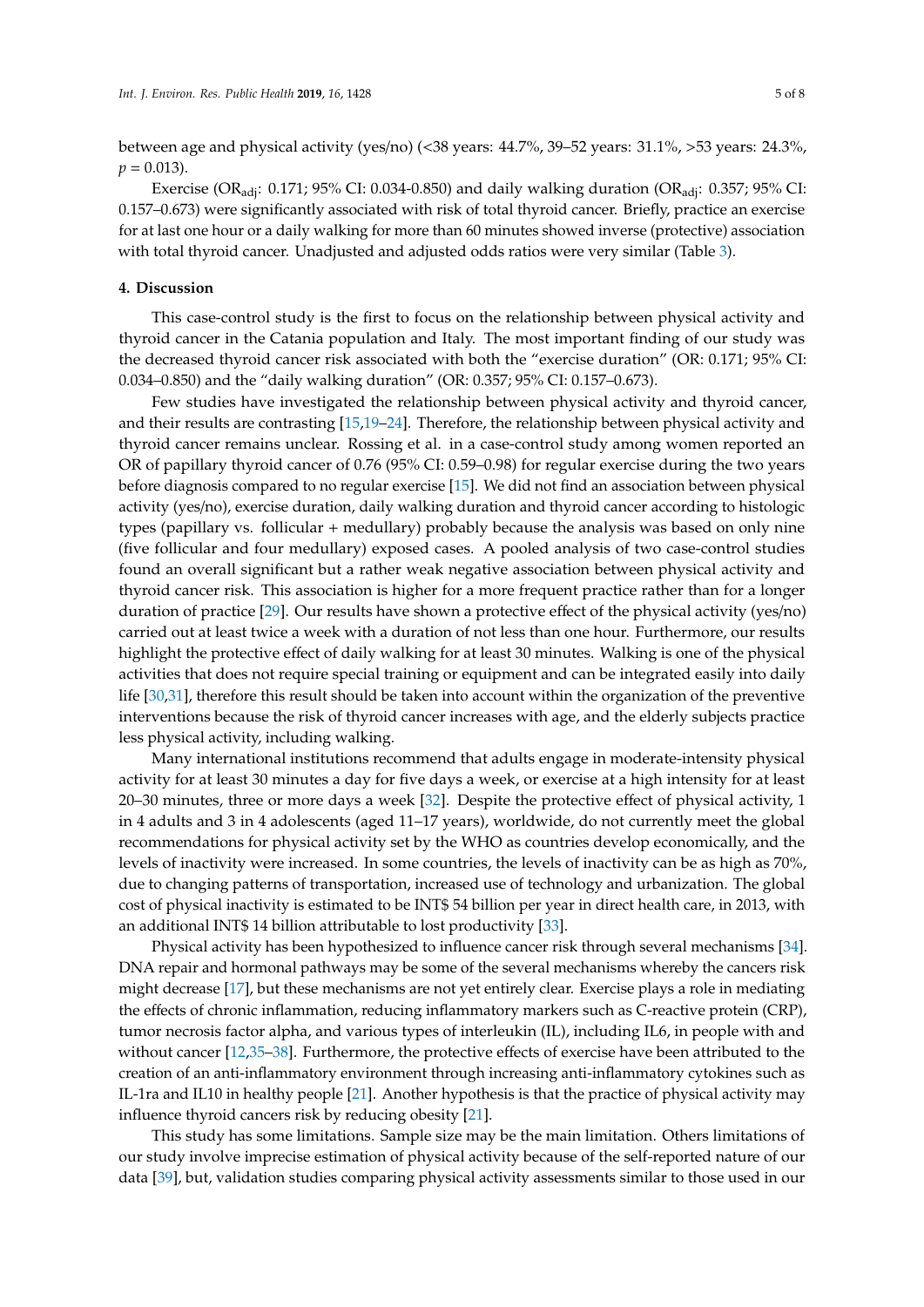case-control study with referent methods indicate that the reliability and validity of our instrument is comparable to self-reported measures used in similar studies [\[40\]](#page-7-7). We did not discuss race/ethnicity because our sample consisted entirely of Caucasians, but we controlled for the other numerous potential confounding variables, including age, gender, history of radiation exposure, education level, smoking status, alcohol use, and oral contraceptive use among women.

## **5. Conclusions**

Our study shows that daily walking for at least 30 minutes might have a protective effect on thyroid cancer risk using a case-control study performed in the University Hospital "Policlinico-Vittorio Emanuele" of Catania. This study confirms the importance of a non-sedentary lifestyle for the prevention of thyroid cancer, but the frequency of physical activity often declines with age, particularly among the elderly. Thus, more research on physical activity adherence is needed to determine which approaches are most effective in promoting sustained physical activity participation.

Moreover, globalization and urbanization, together with the aging of the population, interact with the determinants of social, cultural, and economic health, exposing people to behavioural risk factors such as physical inactivity. Therefore, the cities should be redesigned to encourage physical activity [\[26\]](#page-6-6).

**Author Contributions:** Conceptualization, M.F. (Maria Fiore); data curation, V.O., S.L.B., P.Z., A.C., R.C. and C.C.; Formal analysis, M.F. (Maria Fiore); Methodology, M.F.; writing—original draft preparation, M.F. (Maria Fiore) and G.O.C.; Project administration, M.F. (Margherita Ferrante) and M.C.

**Funding:** This research was funded by Intradepartmental Research Plan 2016/2018 of Department of Medical, Surgical and Advanced Technologies, University of Catania, grant number: 5C722012104.

**Conflicts of Interest:** The authors declare no conflict of interest.

## **References**

- <span id="page-5-0"></span>1. SEER Cancer Statistics Review, 1975–2016. Available online: https://[seer.cancer.gov](https://seer.cancer.gov/csr/1975_2016/)/csr/1975\_2016/ (accessed on 17 April 2019).
- <span id="page-5-4"></span>2. Bray, F.; Ferlay, J.; Soerjomataram, I.; Siegel, R.L.; Torre, L.A.; Jemal, A. Global cancer statistics 2018: GLOBOCAN estimates of incidence and mortality worldwide for 36 cancers in 185 countries. *CA Cancer J. Clin.* **2018**, *68*, 394–424. [\[CrossRef\]](http://dx.doi.org/10.3322/caac.21492) [\[PubMed\]](http://www.ncbi.nlm.nih.gov/pubmed/30207593)
- <span id="page-5-1"></span>3. Street, W. *Cancer Facts & Figures 2019*; American Cancer Society: Atlanta, GA, USA, 2019; 76p.
- <span id="page-5-2"></span>4. Chen, A.Y.; Jemal, A.; Ward, E.M. Increasing incidence of differentiated thyroid cancer in the United States, 1988–2005. *Cancer* **2009**, *115*, 3801–3807. [\[CrossRef\]](http://dx.doi.org/10.1002/cncr.24416)
- 5. Jung, C.K.; Little, M.P.; Lubin, J.H.; Brenner, A.V.; Wells, S.A.; Sigurdson, A.J.; Nikiforov, Y.E. The Increase in Thyroid Cancer Incidence During the Last Four Decades Is Accompanied by a High Frequency of BRAF Mutations and a Sharp Increase in RAS Mutations. *J. Clin. Endocrinol. Metab.* **2014**, *99*, E276–E285. [\[CrossRef\]](http://dx.doi.org/10.1210/jc.2013-2503) [\[PubMed\]](http://www.ncbi.nlm.nih.gov/pubmed/24248188)
- 6. Davies, L.; Welch, H.G. Increasing Incidence of Thyroid Cancer in the United States, 1973–2002. *JAMA* **2006**, *295*, 2164–2167. [\[CrossRef\]](http://dx.doi.org/10.1001/jama.295.18.2164)
- 7. Albores-Saavedra, J.; Henson, D.E.; Glazer, E.; Schwartz, A.M. Changing patterns in the incidence and survival of thyroid cancer with follicular phenotype–papillary, follicular, and anaplastic: A morphological and epidemiological study. *Endocr. Pathol.* **2007**, *18*, 1–7. [\[CrossRef\]](http://dx.doi.org/10.1007/s12022-007-0002-z) [\[PubMed\]](http://www.ncbi.nlm.nih.gov/pubmed/17652794)
- 8. Shen, F.-C.; Hsieh, C.-J.; Huang, I.-C.; Chang, Y.-H.; Wang, P.-W. Dynamic Risk Estimates of Outcome in Chinese Patients with Well-Differentiated Thyroid Cancer after Total Thyroidectomy and Radioactive Iodine Remnant Ablation. *Thyroid* **2017**, *27*, 531–536. [\[CrossRef\]](http://dx.doi.org/10.1089/thy.2016.0479) [\[PubMed\]](http://www.ncbi.nlm.nih.gov/pubmed/28007013)
- 9. Yildiz, S.Y.; Berkem, H.; Yuksel, B.C.; Ozel, H.; Kendirci, M.; Hengirmen, S. The rising trend of papillary carcinoma in thyroidectomies: 14-years of experience in a referral center of Turkey. *World J. Surg. Oncol.* **2014**, *12*, 34. [\[CrossRef\]](http://dx.doi.org/10.1186/1477-7819-12-34) [\[PubMed\]](http://www.ncbi.nlm.nih.gov/pubmed/24512315)
- <span id="page-5-3"></span>10. Burgess, J.R.; Tucker, P. Incidence Trends for Papillary Thyroid Carcinoma and Their Correlation with Thyroid Surgery and Thyroid Fine-Needle Aspirate Cytology. *Thyroid* **2006**, *16*, 47–53. [\[CrossRef\]](http://dx.doi.org/10.1089/thy.2006.16.47)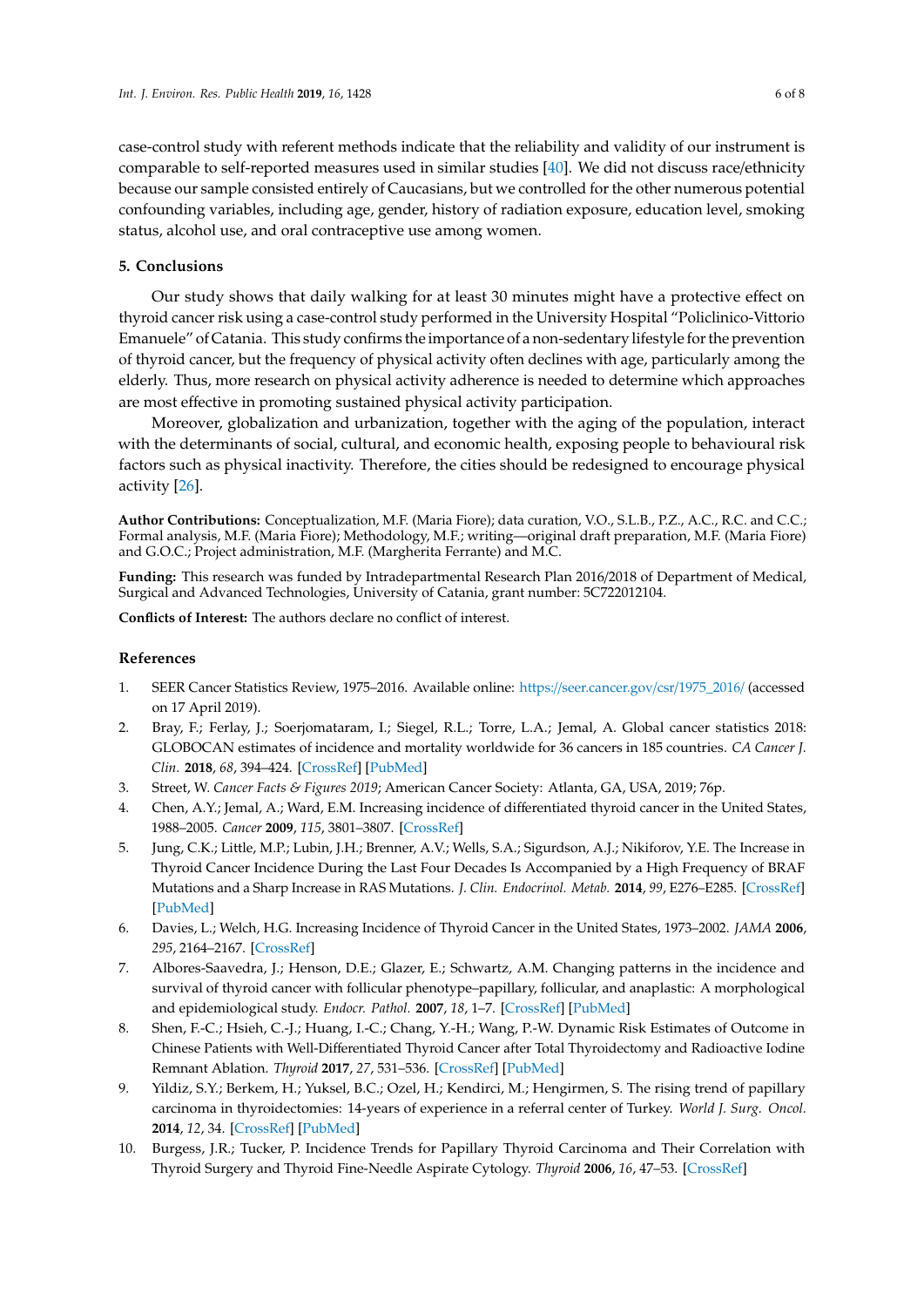- <span id="page-6-0"></span>11. Thun, M.; Linet, M.S.; Cerhan, J.R.; Haiman, C.A.; Schottenfeld, D. *Cancer Epidemiology and Prevention*, 4th ed.; Oxford University Press: Oxford, UK; New York, NY, USA, 2018; 1328p.
- <span id="page-6-1"></span>12. Kitahara, C.M.; McCullough,M.L.; Franceschi, S.; Rinaldi, S.; Wolk, A.; Neta, G.; Olov Adami, H.; Anderson, K.; Andreotti, G.; Beane Freeman, L.E.; et al. Anthropometric Factors and Thyroid Cancer Risk by Histological Subtype: Pooled Analysis of 22 Prospective Studies. *Thyroid* **2016**, *26*, 306–318. [\[CrossRef\]](http://dx.doi.org/10.1089/thy.2015.0319) [\[PubMed\]](http://www.ncbi.nlm.nih.gov/pubmed/26756356)
- <span id="page-6-2"></span>13. Mueller, N.; Rojas-Rueda, D.; Basagaña, X.; Cirach, M.; Cole-Hunter, T.; Dadvand, P.; Donaire-Gonzalez, D.; Foraster, M.; Gascon, M.; Martinez, D.; et al. Urban and Transport Planning Related Exposures and Mortality: A Health Impact Assessment for Cities. *Environ. Health Perspect.* **2017**, *125*, 89–96. [\[CrossRef\]](http://dx.doi.org/10.1289/EHP220)
- <span id="page-6-3"></span>14. Flegal, K.M.; Graubard, B.I.; Williamson, D.F.; Gail, M.H. Excess deaths associated with underweight, overweight, and obesity. *JAMA* **2005**, *293*, 1861–1867. [\[CrossRef\]](http://dx.doi.org/10.1001/jama.293.15.1861)
- <span id="page-6-4"></span>15. Rossing, M.A.; Remler, R.; Voigt, L.F.; Wicklund, K.G.; Daling, J.R. Recreational physical activity and risk of papillary thyroid cancer (United States). *Cancer Causes Control* **2001**, *12*, 881–885. [\[CrossRef\]](http://dx.doi.org/10.1023/A:1013757030600)
- 16. Robsahm, T.E.; Hestvik, U.E.; Veierød, M.B.; Fagerlie, A.; Nystad, W.; Engebretsen, L.; Tretli, S. Cancer risk in Norwegian world class athletes. *Cancer Causes Control* **2010**, *21*, 1711–1719. [\[CrossRef\]](http://dx.doi.org/10.1007/s10552-010-9600-z)
- <span id="page-6-13"></span>17. Cash, S.W.; Ma, H.; Horn-Ross, P.L.; Reynolds, P.; Canchola, A.J.; Sullivan-Halley, J.; Beresford, S.A.; Neuhouser, M.L.; Vaughan, T.L.; Heagerty, P.; et al. Recreational physical activity and risk of papillary thyroid cancer among women in the California Teachers Study. *Cancer Epidemiol.* **2013**, *37*, 46–53. [\[CrossRef\]](http://dx.doi.org/10.1016/j.canep.2012.09.003)
- 18. Kitahara, C.M.; Platz, E.A.; Beane Freeman, L.E.; Black, A.; Hsing, A.W.; Linet, M.S.; Park, Y.; Schairer, C.; Berrington de González, A. Physical activity, diabetes, and thyroid cancer risk: A pooled analysis of five prospective studies. *Cancer Causes Control* **2012**, *23*, 463–471. [\[CrossRef\]](http://dx.doi.org/10.1007/s10552-012-9896-y)
- <span id="page-6-9"></span>19. Kolonel, L.N.; Hankin, J.H.; Wilkens, L.R.; Fukunaga, F.H.; Hinds, M.W. An epidemiologic study of thyroid cancer in Hawaii. *Cancer Causes Control* **1990**, *1*, 223–234. [\[CrossRef\]](http://dx.doi.org/10.1007/BF00117474)
- 20. Leitzmann, M.F.; Brenner, A.; Moore, S.C.; Koebnick, C.; Park, Y.; Hollenbeck, A.; Schatzkin, A.; Ron, E. Prospective study of body mass index, physical activity, and thyroid cancer. *Int. J. Cancer* **2010**, *126*, 2947–2956. [\[CrossRef\]](http://dx.doi.org/10.1002/ijc.24913)
- <span id="page-6-14"></span>21. Schmid, D.; Behrens, G.; Jochem, C.; Keimling, M.; Leitzmann, M. Physical activity, diabetes, and risk of thyroid cancer: A systematic review and meta-analysis. *Eur. J. Epidemiol.* **2013**, *28*, 945–958. [\[CrossRef\]](http://dx.doi.org/10.1007/s10654-013-9865-0)
- 22. Kabat, G.C.; Kim, M.Y.; Thomson, C.A.; Luo, J.; Wactawski-Wende, J.; Rohan, T.E. Anthropometric factors and physical activity and risk of thyroid cancer in postmenopausal women. *Cancer Causes Control* **2012**, *23*, 421–430. [\[CrossRef\]](http://dx.doi.org/10.1007/s10552-011-9890-9)
- 23. Meinhold, C.L.; Ron, E.; Schonfeld, S.J.; Alexander, B.H.; Freedman, D.M.; Linet, M.S.; Berrington de González, A. Nonradiation Risk Factors for Thyroid Cancer in the US Radiologic Technologists Study. *Am. J. Epidemiol.* **2010**, *171*, 242–252. [\[CrossRef\]](http://dx.doi.org/10.1093/aje/kwp354)
- <span id="page-6-10"></span>24. Clavel-Chapelon, F.; Guillas, G.; Tondeur, L.; Kernaleguen, C.; Boutron-Ruault, M.-C. Risk of differentiated thyroid cancer in relation to adult weight, height and body shape over life: The French E3N cohort. *Int. J. Cancer* **2010**, *126*, 2984–2990. [\[CrossRef\]](http://dx.doi.org/10.1002/ijc.25066) [\[PubMed\]](http://www.ncbi.nlm.nih.gov/pubmed/19950225)
- <span id="page-6-5"></span>25. Xu, L.; Port, M.; Landi, S.; Gemignani, F.; Cipollini, M.; Elisei, R.; Goudeva, L.; Müller, J.A.; Nerlich, K.; Pellegrin, G.; et al. Obesity and the Risk of Papillary Thyroid Cancer: A Pooled Analysis of Three Case—Control Studies. *Thyroid* **2014**, *24*, 966–974. [\[CrossRef\]](http://dx.doi.org/10.1089/thy.2013.0566) [\[PubMed\]](http://www.ncbi.nlm.nih.gov/pubmed/24555500)
- <span id="page-6-6"></span>26. Capolongo, S.; Rebecchi, A.; Dettori, M.; Appolloni, L.; Azara, A.; Buffoli, M.; Capasso, L.; Casuccio, A.; Oliveri Conti, G.; D'Amico, A.; et al. Healthy Design and Urban Planning Strategies, Actions, and Policy to Achieve Salutogenic Cities. *Int. J. Environ. Res. Public Health* **2018**, *15*, 2698. [\[CrossRef\]](http://dx.doi.org/10.3390/ijerph15122698) [\[PubMed\]](http://www.ncbi.nlm.nih.gov/pubmed/30501119)
- <span id="page-6-7"></span>27. Istituto Superiore di Sanità. Osservatorio Fumo, Alcol e Droga–OSSFAD. Available online: http://[old.iss.it](http://old.iss.it/binary/ofad/cont/questionario%20giovani%20in%20forma.1225957648.pdf)/ binary/ofad/cont/[questionario%20giovani%20in%20forma.1225957648.pdf](http://old.iss.it/binary/ofad/cont/questionario%20giovani%20in%20forma.1225957648.pdf) (accessed on 20 February 2019).
- <span id="page-6-8"></span>28. WHO. Physical Status: The Use and Interpretation of Anthropometry. WHO. Available online: [https:](https://www.who.int/childgrowth/publications/physical_status/en/) //www.who.int/childgrowth/publications/[physical\\_status](https://www.who.int/childgrowth/publications/physical_status/en/)/en/ (accessed on 20 February 2019).
- <span id="page-6-11"></span>29. Xhaard, C.; Lence-Anta, J.J.; Ren, Y.; Borson-Chazot, F.; Sassolas, G.; Schvartz, C.; Colonna, M.; Lacour, B.; Danzon, A.; Velten, M.; et al. Recreational Physical Activity and Differentiated Thyroid Cancer Risk: A Pooled Analysis of Two Case—Control Studies. *Eur. Thyroid J.* **2016**, *5*, 132–138. [\[CrossRef\]](http://dx.doi.org/10.1159/000445887) [\[PubMed\]](http://www.ncbi.nlm.nih.gov/pubmed/27493888)
- <span id="page-6-12"></span>30. Tully, M.A.; Cupples, M.E.; Hart, N.D.; McEneny, J.; McGlade, K.J.; Chan, W.-S.; Young, I.S. Randomised controlled trial of home-based walking programmes at and below current recommended levels of exercise in sedentary adults. *J. Epidemiol. Community Health* **2007**, *61*, 778–783. [\[CrossRef\]](http://dx.doi.org/10.1136/jech.2006.053058)